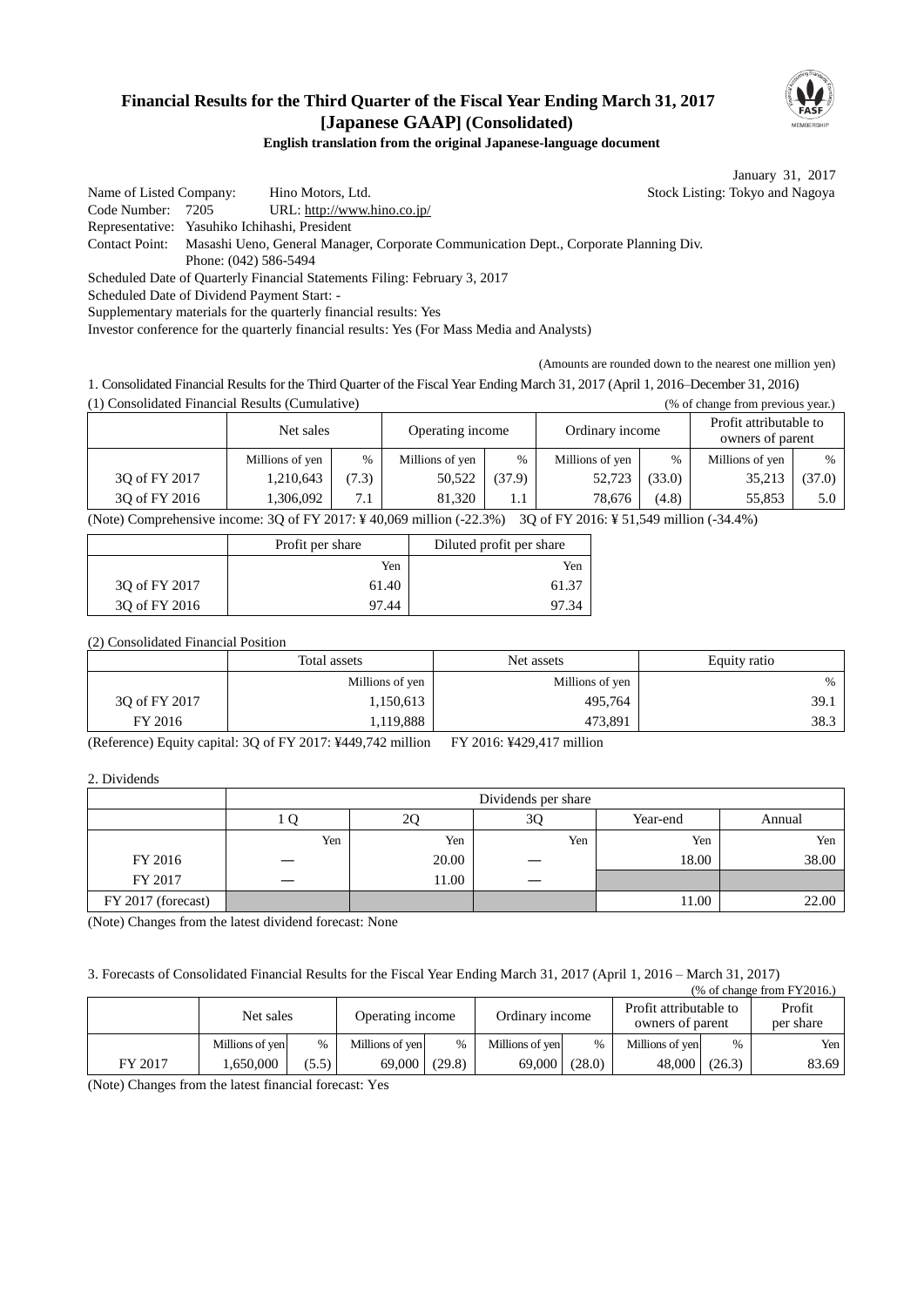\*Notes

- (1) Changes in significant subsidiaries (changes of specified subsidiaries resulting in changes in scope of consolidation) during the current term: None
- (2) Application of the accounting procedures for producing quarterly consolidated financial statements: None

(3) Changes in accounting policies, accounting estimates and restatements:

| 1) Changes in accounting policies due to revisions of accounting standards: | <b>Yes</b> |
|-----------------------------------------------------------------------------|------------|
| 2) Changes in accounting policies due to reasons other than above 1:        | None       |
| 3) Changes in accounting estimates:                                         | None       |
| 4) Restatements:                                                            | None       |

 $(4)$  Number of outstanding shares (common stock)

| 1) Number of outstanding shares (including | 3Q of F |
|--------------------------------------------|---------|
| treasury stock) at end of term             |         |

2) Number of treasury stock at end of term

| ock)          |                    |               |                    |
|---------------|--------------------|---------------|--------------------|
| 3Q of FY 2017 | 574,580,850 shares | FY 2016       | 574,580,850 shares |
| 3Q of FY 2017 | 1,066,361 shares   | FY 2016       | 1,176,534 shares   |
| 3Q of FY 2017 | 573,471,436 shares | 30 of FY 2016 | 573,214,395 shares |

3) Average number of shares (quarterly consolidated cumulative period)

\* Information regarding implementation of quarterly review procedures

 The review procedures of the Financial Instruments and Exchange Act do not apply to this financial notice, and at the time of release it is being reviewed using procedures for quarterly consolidated financial statements.

\*Statement regarding the proper use of financial forecasts and other remarks

 Descriptions regarding the future, including the financial projections contained in this report, are based on certain assumptions currently available to the Company, which are, at the discretion of the Company, deemed reasonable, and the Company gives no guarantees that it will achieve these results. In addition, actual financial results may significantly vary due to various factors.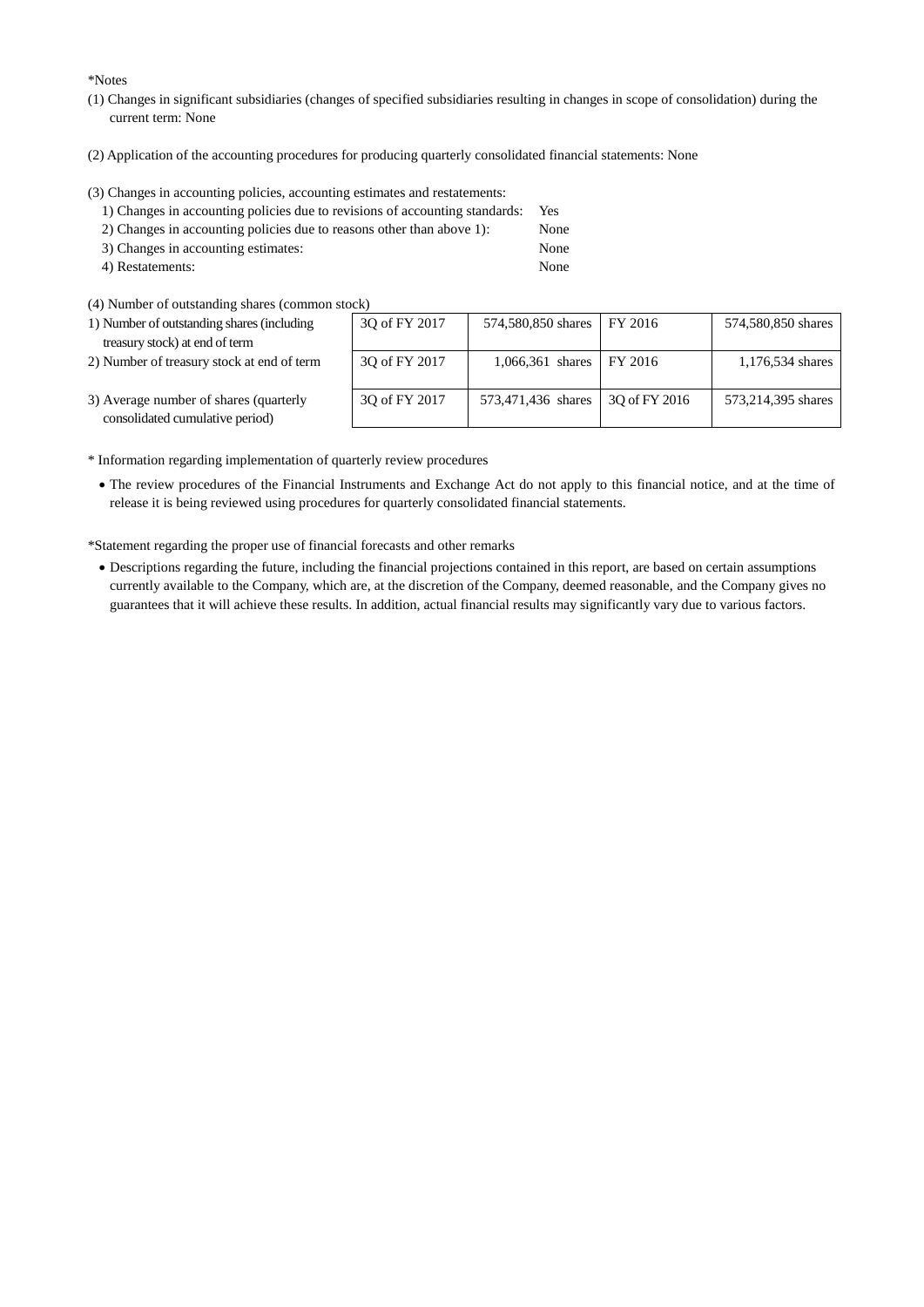## Appendix

## Table of contents of the appendix

| (2) Quarterly Consolidated Statements of Income and Quarterly Consolidated Statements of Comprehensive |  |
|--------------------------------------------------------------------------------------------------------|--|
|                                                                                                        |  |
|                                                                                                        |  |
|                                                                                                        |  |
|                                                                                                        |  |
|                                                                                                        |  |
|                                                                                                        |  |
|                                                                                                        |  |
|                                                                                                        |  |
|                                                                                                        |  |
|                                                                                                        |  |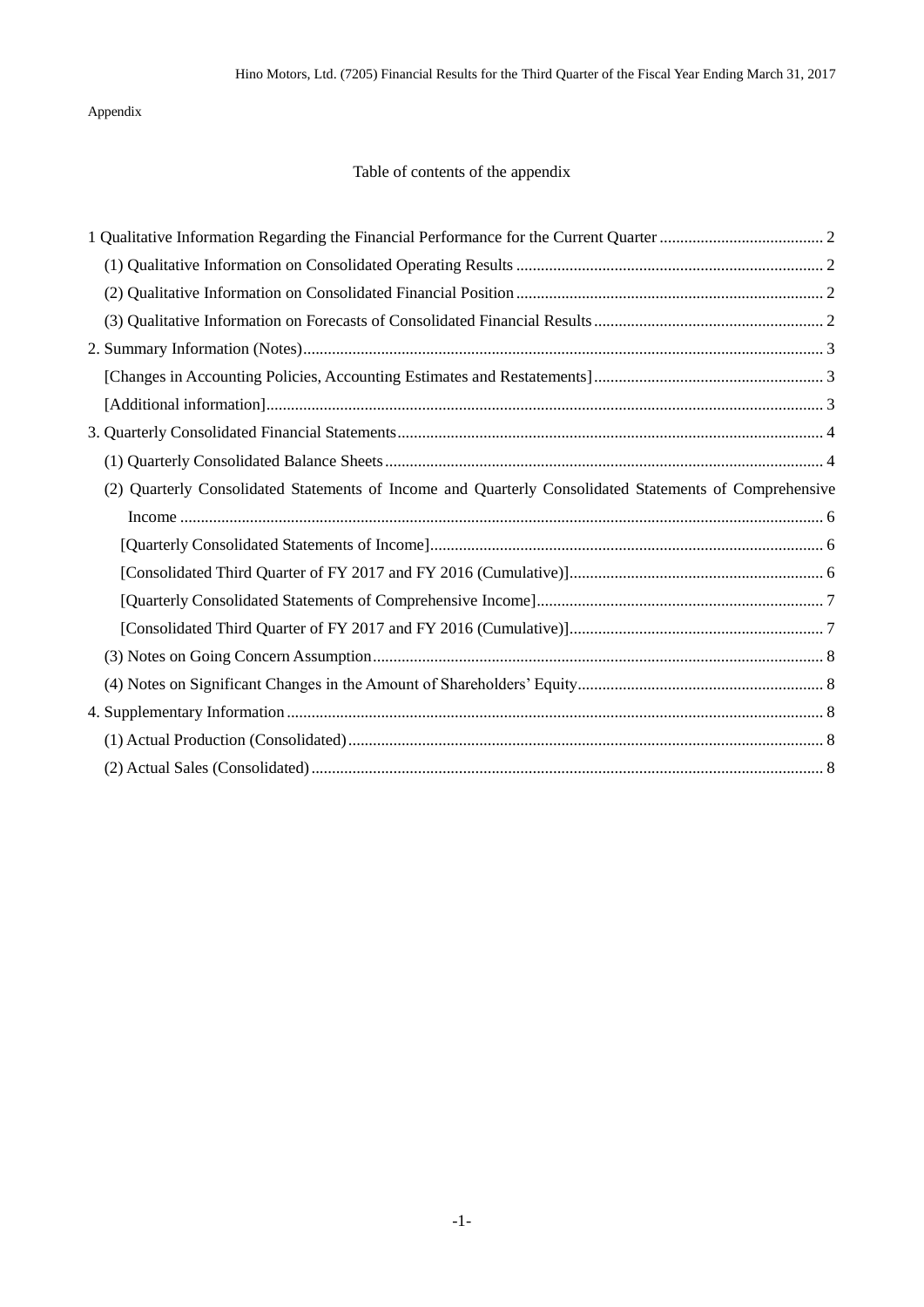#### <span id="page-3-1"></span><span id="page-3-0"></span>**1 Qualitative Information Regarding the Financial Performance for the Current Quarter (1) Qualitative Information on Consolidated Operating Results**

As for the Japanese domestic truck market during the current third quarter (nine months), mainly, the demand for cargo trucks continued to perform well from the previous year. As a result, the total demand for heavy- and medium-duty trucks increased to 69.0 thousand units by 5.9 thousand units (9.4%) compared to the same quarter in the previous year. Total demand for light-duty truck increased to 74.6 thousand units by 3.6 thousand units (5.1%) compared to the same quarter in the previous year.

As for Japanese domestic sales, as a result of sales activities implemented in a concerted effort in our consolidated group, the total sales volume of trucks and buses increased to 46.6 thousand units by 2.2 thousand units (5.0%) compared to the same quarter in the previous year.

As for overseas market, the markets of emerging countries remained sluggish due to the low prices of resources, the depreciation of local currencies, etc. As a result, sales volume decreased to 76.9 thousand units by 4.8 thousand units (-5.9%) compared to the same quarter in the previous year.

As a result of the above, total unit sales of Hino Brand trucks and buses decreased to 123.6 thousand units by 2.6 thousand units (-2.0%) compared to the same quarter in the previous year.

As for the volume of sales to Toyota Motor Corporation, mainly because the sales of SUV decreased, total sales volume decreased to 108.0 thousand units by 11.4 thousand units (-9.5%) compared to the same quarter in the previous year.

As a result of the above, net sales in the current third quarter were ¥1,210,643 million, which is a decrease of ¥95,448 million (-7.3%) as compared to the same quarter in the previous year. As for profit and loss, due to a decline in the overseas unit sales and impact of the strong yen, etc., operating income was ¥50,522 million which is a decrease of ¥30,798 million (-37.9%) compared to the same quarter in the previous year, ordinary income was ¥52,723 million which is a decrease of ¥25,952 million (-33.0%) compared to the same quarter in the previous year, and profit attributable to owners of parent was ¥35,213 million which is a decrease of ¥20,640 million (-37.0%) compared to the same quarter in the previous year.

#### <span id="page-3-2"></span>**(2) Qualitative Information on Consolidated Financial Position**

Total assets at the end of the third quarter increased by ¥30,724 million to ¥1,150,613 million compared to the end of the previous fiscal year. This is mainly because inventories increased by ¥28,270 million.

Liabilities increased by ¥8,851 million to ¥654,848 million compared to the end of the previous fiscal year. This is mainly because interest-bearing debt increased by ¥51,328 million, although accounts payable - other decreased by ¥23,023 million and notes and accounts payable - trade decreased by ¥15,526 million.

Net assets increased by ¥21,873 million to ¥495,764 million compared to the end of the previous fiscal year. This is mainly because profit attributable to owners of parent of ¥35,213 million was recorded and valuation difference on available-for-sale securities increased by ¥2,402 million, although dividends from retained earnings of ¥16,633 million were paid.

#### <span id="page-3-3"></span>**(3) Qualitative Information on Forecasts of Consolidated Financial Results**

As for the truck and bus market in Japan, it is expected that the performance of cargo trucks in particular will remain healthy. As for the overseas truck and bus markets, it is expected that the future outlook will remain uncertain, because there are significant uncertainties in the political and economic trends in each country, financial markets, etc., although there are some signs of recovery in emerging countries.

The full-year earnings forecast has been revised as follows, as the assumed exchange rates were changed considering the recent fluctuations in foreign exchange rates.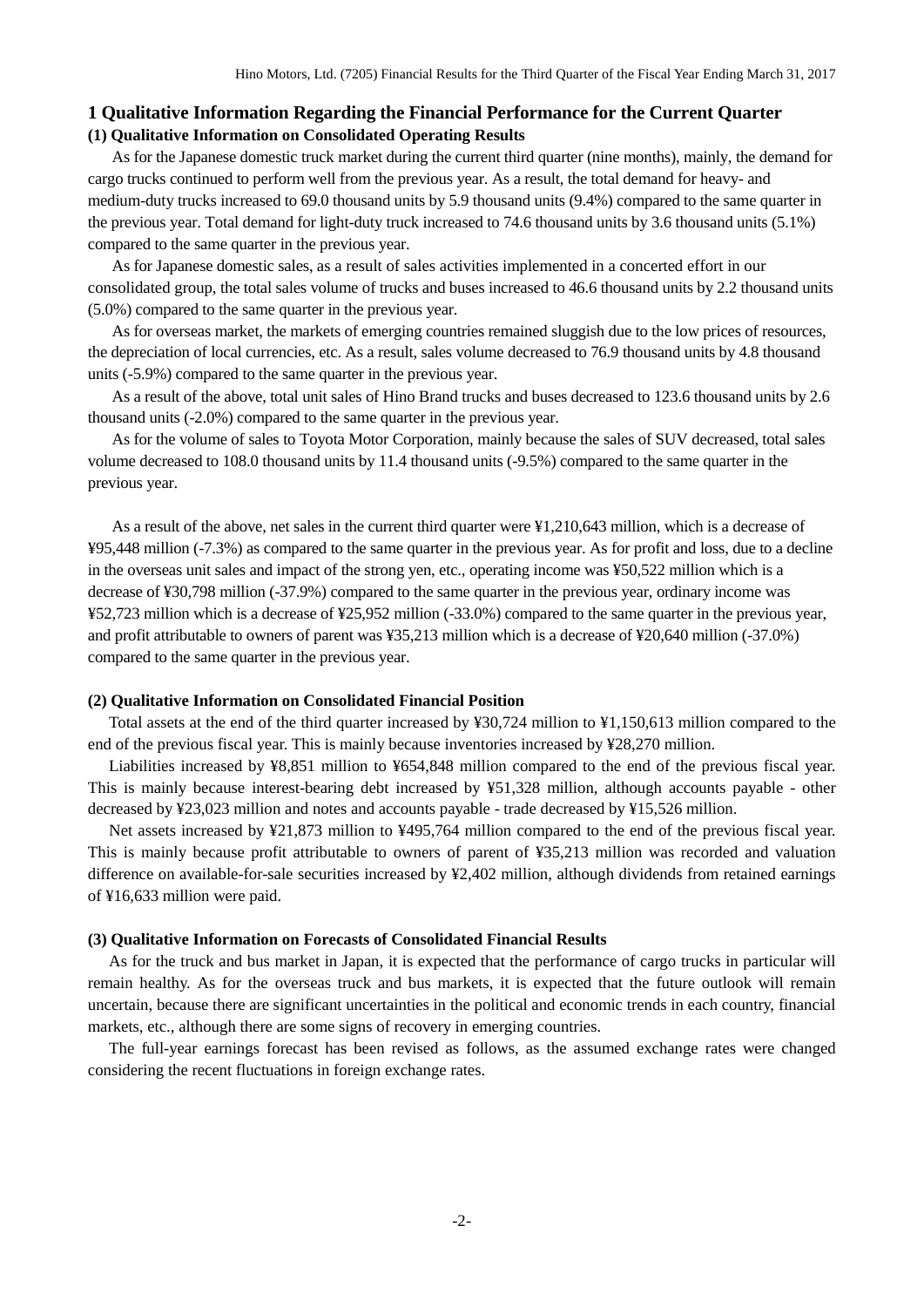| (Consolidated Earnings Forecast for the Full Fiscal Year) |  |
|-----------------------------------------------------------|--|
|                                                           |  |
|                                                           |  |
|                                                           |  |
|                                                           |  |
|                                                           |  |

\* The above forecasts are created based on the information available to the company and on certain assumptions deemed reasonable, and are not guaranteed to be achieved.

#### <span id="page-4-0"></span>**2. Summary Information (Notes)**

#### <span id="page-4-1"></span>**[Changes in Accounting Policies, Accounting Estimates and Restatements] (Changes in Accounting Policies)**

#### **(Application of Practical Solution on a Change in Depreciation Method due to Tax Reform 2016)**

In line with a revision of tax regulations, we applied the "Practical Solution on a Change in Depreciation Method due to Tax Reform 2016" (Practical Solution Report No.32 of June 17, 2016) in the first quarter and changed the depreciation method for facilities attached to buildings and structures that were acquired after April 1, 2016 from the declining balance method to the straight-line method.

As a result, the operating income, ordinary income, and profit before income taxes for the third quarter (cumulative) of this consolidated fiscal year increased by 304 million yen.

#### <span id="page-4-2"></span>**[Additional information]**

#### **(Application of the Implementation Guidance on Recoverability of Deferred Tax Assets)**

We applied the "Implementation Guidance on Recoverability of Deferred Tax Assets" (ASBJ Guidance No.26 of March 28, 2016) from the first quarter.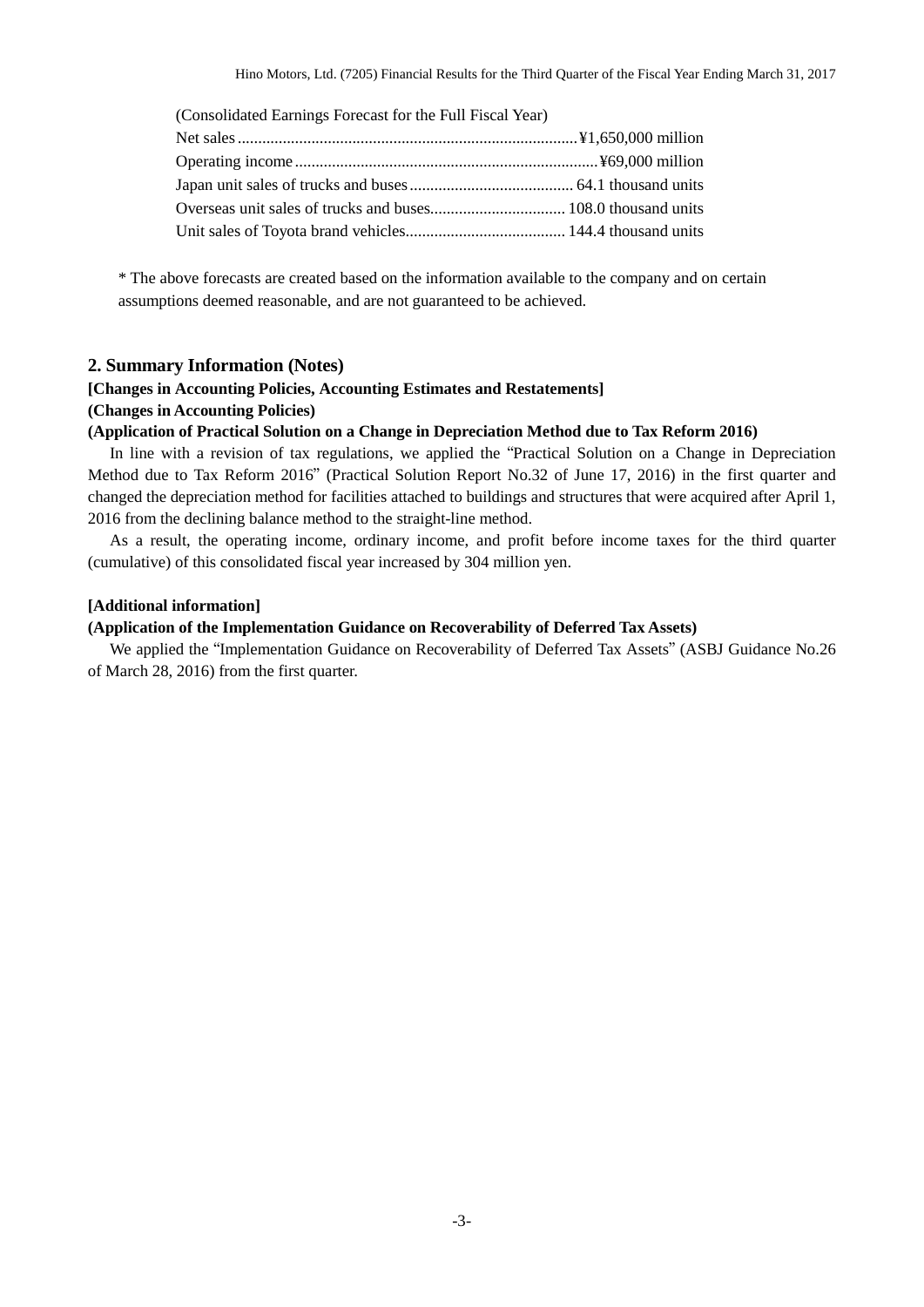# <span id="page-5-0"></span>**3. Quarterly Consolidated Financial Statements**

# <span id="page-5-1"></span>**(1) Quarterly Consolidated Balance Sheets**

| Qual terry Consonuated Dalance SI          |                        | (Millions of yen)         |
|--------------------------------------------|------------------------|---------------------------|
|                                            | FY 2016                | Third Quarter of FY 2017  |
|                                            | (As of March 31, 2016) | (As of December 31, 2016) |
| Assets                                     |                        |                           |
| Current assets                             |                        |                           |
| Cash and deposits                          | 34,672                 | 34,765                    |
| Notes and accounts receivable - trade      | 283,198                | 269,324                   |
| Merchandise and finished goods             | 123,893                | 150,391                   |
| Work in process                            | 32,095                 | 33,790                    |
| Raw materials and supplies                 | 35,940                 | 36,017                    |
| Other                                      | 70,987                 | 65,514                    |
| Allowance for doubtful accounts            | (3,893)                | (3,558)                   |
| Total current assets                       | 576,895                | 586,244                   |
| Non-current assets                         |                        |                           |
| Property, plant and equipment              |                        |                           |
| Buildings and structures, net              | 105,556                | 133,513                   |
| Machinery, equipment and vehicles, net     | 101,405                | 103,427                   |
| Land                                       | 107,748                | 114,494                   |
| Other                                      | 83,687                 | 62,334                    |
| Total property, plant and equipment        | 398,397                | 413,769                   |
| Intangible assets                          | 21,903                 | 19,718                    |
| Investments and other assets               |                        |                           |
| Investment securities                      | 104,162                | 114,134                   |
| Other                                      | 21,417                 | 19,599                    |
| Allowance for doubtful accounts            | (2,888)                | (2,853)                   |
| Total investments and other assets         | 122,691                | 130,880                   |
| Total non-current assets                   | 542,993                | 564,368                   |
| <b>Total assets</b>                        | 1,119,888              | 1,150,613                 |
| Liabilities                                |                        |                           |
| <b>Current liabilities</b>                 |                        |                           |
| Notes and accounts payable - trade         | 253,567                | 238,041                   |
| Short-term loans payable                   | 109,733                | 84,963                    |
| Commercial papers                          |                        | 79,000                    |
| Current portion of long-term loans payable | 2,798                  | 5,204                     |
| Income taxes payable                       | 4,938                  | 3,272                     |
| Provision for product warranties           | 28,252                 | 33,413                    |
| Other provision                            | 6,480                  | 2,977                     |
| Other                                      | 111,590                | 81,116                    |
| Total current liabilities                  | 517,361                | 527,988                   |
| Non-current liabilities                    |                        |                           |
| Long-term loans payable                    | 26,791                 | 21,484                    |
| Net defined benefit liability              | 61,113                 | 60,961                    |
| Other provision                            | 1,864                  | 1,798                     |
| Other                                      | 38,866                 | 42,615                    |
| Total non-current liabilities              | 128,635                | 126,859                   |
| <b>Total liabilities</b>                   | 645,996                | 654,848                   |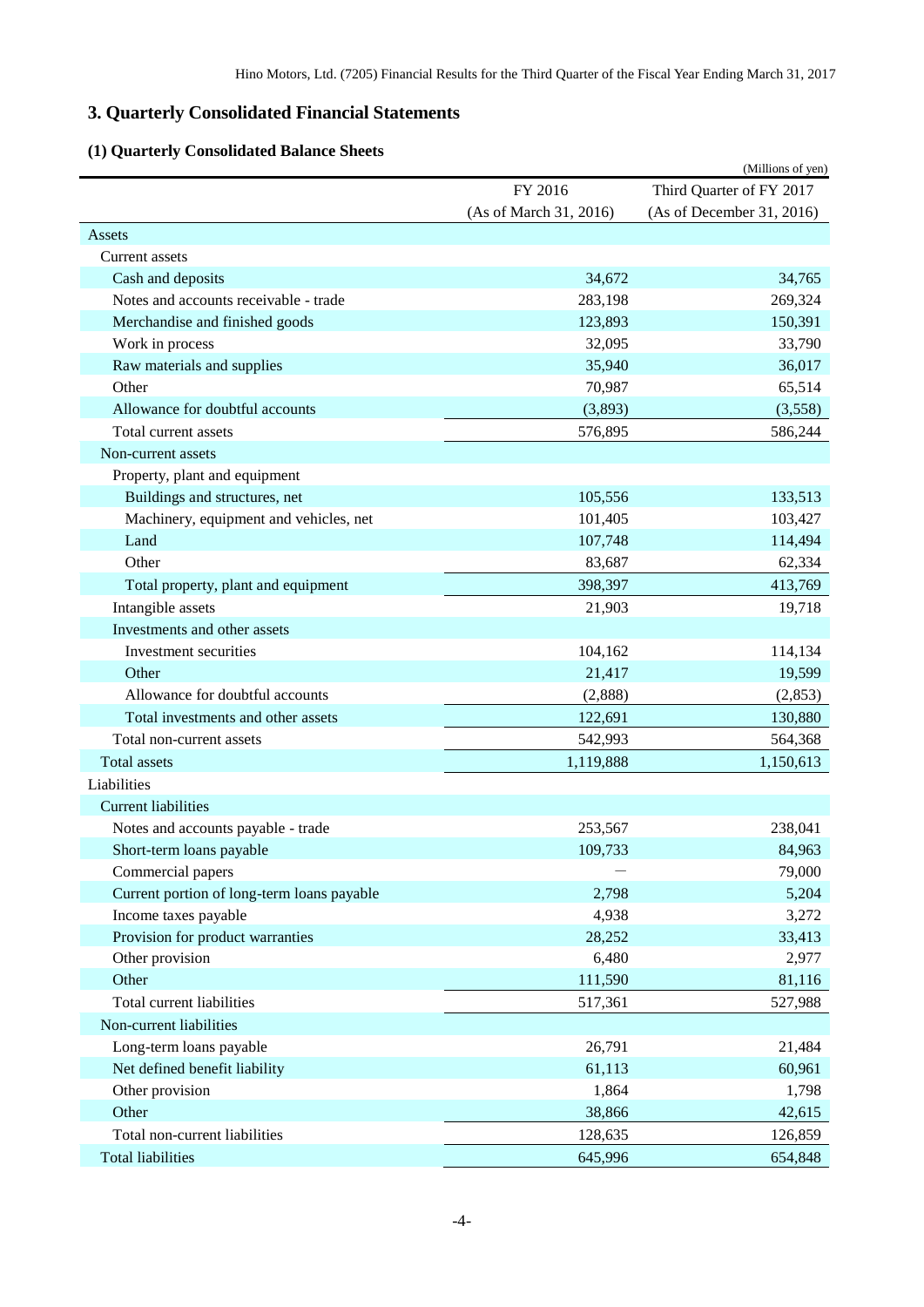|                                                       |                        | (Millions of yen)         |
|-------------------------------------------------------|------------------------|---------------------------|
|                                                       | FY 2016                | Third Quarter of FY 2017  |
|                                                       | (As of March 31, 2016) | (As of December 31, 2016) |
| Net assets                                            |                        |                           |
| Shareholders' equity                                  |                        |                           |
| Capital stock                                         | 72,717                 | 72,717                    |
| Capital surplus                                       | 66,058                 | 66,088                    |
| Retained earnings                                     | 270,006                | 288,586                   |
| Treasury shares                                       | (434)                  | (392)                     |
| Total shareholders' equity                            | 408,348                | 426,999                   |
| Accumulated other comprehensive income                |                        |                           |
| Valuation difference on available-for-sale securities | 39,792                 | 42,194                    |
| Deferred gains or losses on hedges                    | 15                     | (231)                     |
| Revaluation reserve for land                          | 2,318                  | 2,318                     |
| Foreign currency translation adjustment               | (6,245)                | (7,662)                   |
| Remeasurements of defined benefit plans               | (14, 811)              | (13, 876)                 |
| Total accumulated other comprehensive income          | 21,069                 | 22,742                    |
| Subscription rights to shares                         | 99                     | 79                        |
| Non-controlling interests                             | 44,374                 | 45,943                    |
| Total net assets                                      | 473,891                | 495,764                   |
| Total liabilities and net assets                      | 1,119,888              | 1,150,613                 |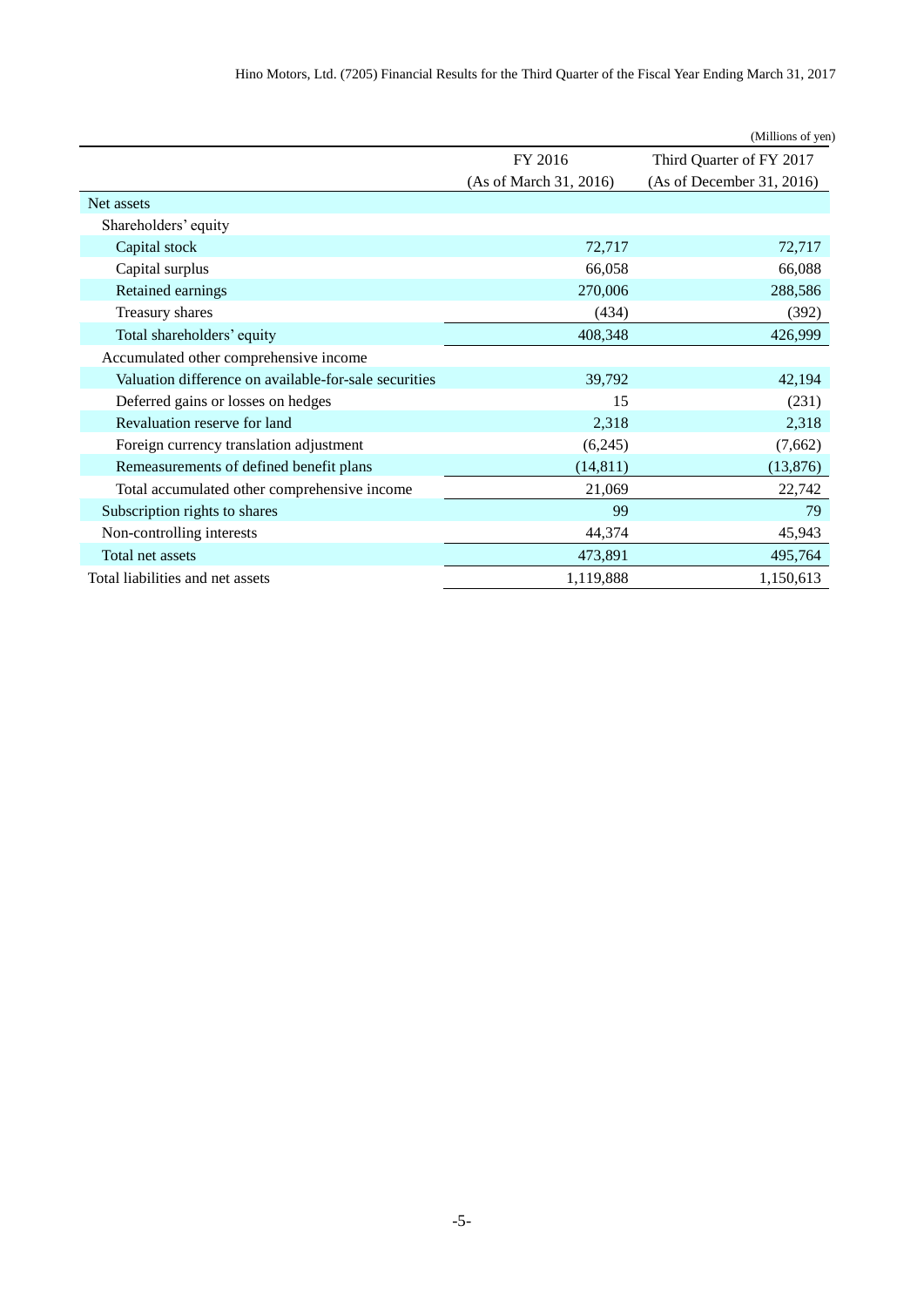## <span id="page-7-0"></span>**(2) Quarterly Consolidated Statements of Income and Quarterly Consolidated Statements of Comprehensive Income**

<span id="page-7-1"></span>[Quarterly Consolidated Statements of Income]

<span id="page-7-2"></span>[Consolidated Third Quarter of FY 2017 and FY 2016 (Cumulative)]

|                                                               |                          | (Millions of yen)        |  |
|---------------------------------------------------------------|--------------------------|--------------------------|--|
|                                                               | Third Quarter of FY 2016 | Third Quarter of FY 2017 |  |
|                                                               | (From April 1, 2015      | (From April 1, 2016      |  |
|                                                               | to December 31, 2015)    | to December 31, 2016)    |  |
| Net sales                                                     | 1,306,092                | 1,210,643                |  |
| Cost of sales                                                 | 1,078,335                | 1,014,847                |  |
| Gross profit                                                  | 227,756                  | 195,795                  |  |
| Selling, general and administrative expenses                  |                          |                          |  |
| Salary and allowances                                         | 35,444                   | 36,185                   |  |
| Provision for bonuses                                         | 1,333                    | 1,410                    |  |
| Retirement benefit expenses                                   | 2,322                    | 2,412                    |  |
| Other                                                         | 107,335                  | 105,264                  |  |
| Total selling, general and administrative expenses            | 146,436                  | 145,273                  |  |
| Operating income                                              | 81,320                   | 50,522                   |  |
| Non-operating income                                          |                          |                          |  |
| Interest income                                               | 833                      | 871                      |  |
| Dividend income                                               | 3,097                    | 2,715                    |  |
| Foreign exchange gains                                        |                          | 244                      |  |
| Share of profit of entities accounted for using equity method | 1,007                    | 1,421                    |  |
| Miscellaneous income                                          | 1,796                    | 1,988                    |  |
| Total non-operating income                                    | 6,735                    | 7,240                    |  |
| Non-operating expenses                                        |                          |                          |  |
| Interest expenses                                             | 5,177                    | 3,565                    |  |
| Foreign exchange losses                                       | 3,102                    |                          |  |
| Miscellaneous expenses                                        | 1,099                    | 1,473                    |  |
| Total non-operating expenses                                  | 9,379                    | 5,039                    |  |
| Ordinary income                                               | 78,676                   | 52,723                   |  |
| Extraordinary income                                          |                          |                          |  |
| Gain on sales of non-current assets                           | 238                      | 93                       |  |
| Gain on sales of investment securities                        | 65                       | 806                      |  |
| Gain on bargain purchase                                      | 383                      |                          |  |
| Gain on step acquisitions                                     | 581                      |                          |  |
| Other                                                         | 196                      | 36                       |  |
| Total extraordinary income                                    | 1,467                    | 936                      |  |
| <b>Extraordinary losses</b>                                   |                          |                          |  |
| Loss on sales and retirement of non-current assets            | 540                      | 218                      |  |
| <b>Impairment</b> loss                                        | 16                       | <b>10</b>                |  |
| Other                                                         | 252                      | 369                      |  |
| Total extraordinary losses                                    | 809                      | 599                      |  |
| Profit before income taxes                                    | 79,333                   | 53,060                   |  |
| Income taxes-current                                          | 19,346                   | 13,963                   |  |
| Income taxes-deferred                                         | 1,199                    | (851)                    |  |
| Total income taxes                                            | 20,545                   | 13,111                   |  |
| Profit                                                        | 58,788                   | 39,948                   |  |
| Profit attributable to non-controlling interests              | 2,934                    | 4,735                    |  |
| Profit attributable to owners of parent                       | 55,853                   | 35,213                   |  |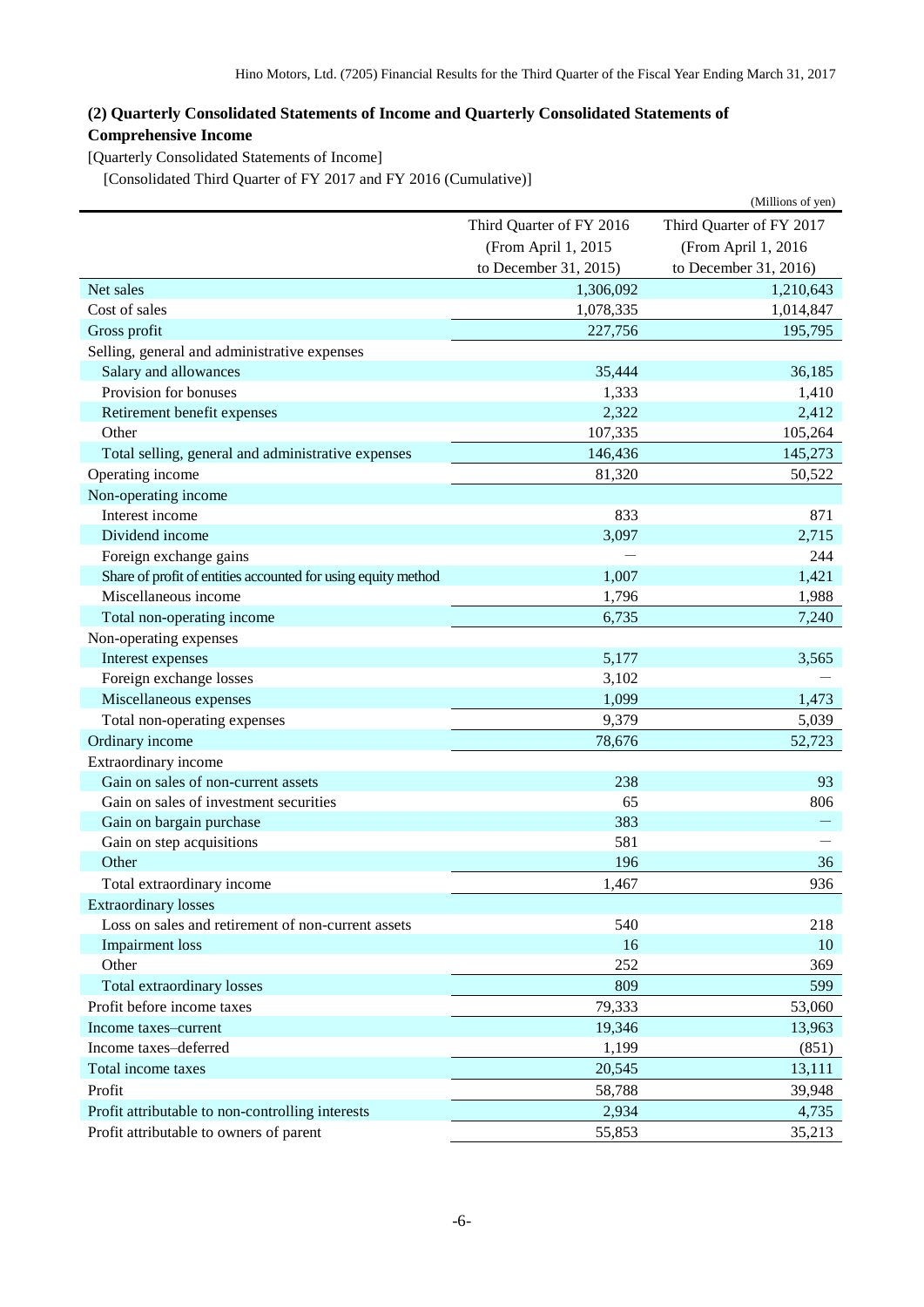<span id="page-8-0"></span>[Quarterly Consolidated Statements of Comprehensive Income]

<span id="page-8-1"></span>[Consolidated Third Quarter of FY 2017 and FY 2016 (Cumulative)]

|                                                       |                          | (Millions of yen)        |  |
|-------------------------------------------------------|--------------------------|--------------------------|--|
|                                                       | Third Quarter of FY 2016 | Third Quarter of FY 2017 |  |
|                                                       | (From April 1, 2015)     | (From April 1, 2016)     |  |
|                                                       | to December 31, 2015)    | to December 31, 2016)    |  |
| Profit                                                | 58,788                   | 39,948                   |  |
| Other comprehensive income                            |                          |                          |  |
| Valuation difference on available-for-sale securities | (3,261)                  | 4,306                    |  |
| Deferred gains or losses on hedges                    | 41                       | (250)                    |  |
| Foreign currency translation adjustment               | (6,210)                  | (2,682)                  |  |
| Remeasurements of defined benefit plans               | 301                      | 869                      |  |
| Share of other comprehensive income of entities       |                          |                          |  |
| accounted for using equity method                     | 1,890                    | (2,121)                  |  |
| Total other comprehensive income                      | (7,238)                  | 120                      |  |
| Comprehensive income                                  | 51,549                   | 40,069                   |  |
| (Comprehensive income attributable to)                |                          |                          |  |
| Comprehensive income attributable to owners of        |                          |                          |  |
| parent                                                | 50,578                   | 36,886                   |  |
| Comprehensive income attributable to                  |                          | 3,182                    |  |
| non-controlling interests                             | 971                      |                          |  |